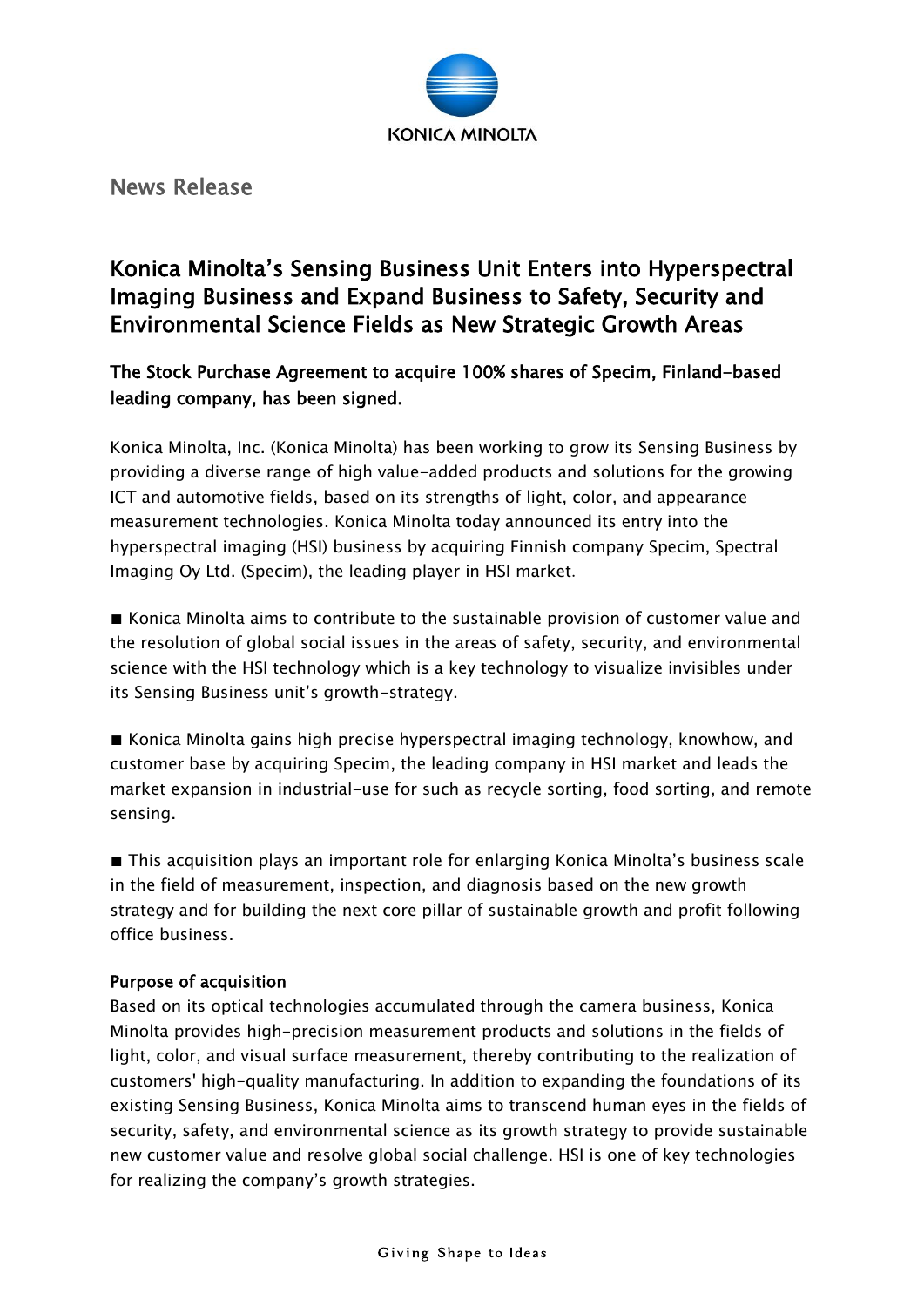#### About Specim

As a leading company in the HSI industry, Specim has a product lineup that covers a wide range of measurement wavelength, from Visible to Long-wave InfraRed, as well as specific usage scenes such as portable, in-line, and airborne. They also have customer base in a wide range of industries such as recycling, food, and pharmaceuticals, centered on sorting machine manufacturers. In addition, this year Specim announced a platform SpecimONE that will make it easier and faster to incorporate hyperspectral imaging technology into sorting machines, with the aim of further expanding their HSI business in industrial applications.

#### Going Forward

Konica Minolta will accelerate the expansion of applications for HSI technology and the incorporation of equipment in industrial applications by leveraging its global customer base and global network. Konica Minolta will also accelerate to expand its value proposition in the existing business domain and embedded use case for industrial purpose by making synergies with its image processing and optical technologies. In particular, Konica Minolta will expand business in collaboration with manufacturers of sorting equipment for recycling and food products, and strategically target growth markets such as pharmaceuticals. The Stock Purchase Agreement was signed on November 19, 2020 and will be closed in mid-December 2020, subject to authority approvals.

#### Overview of Specim

| Company Name           | Specim, Spectral Imaging Oy Ltd.                                       |
|------------------------|------------------------------------------------------------------------|
| Founded                | 1995                                                                   |
| Head Office            | Oulu, Finland                                                          |
| Representative         | Tapio Kallonen                                                         |
| Number of<br>employees | 68 (as of August 2020)                                                 |
| <b>Business</b>        | Development, production, and sales of hyperspectral imaging<br>cameras |

#### About Konica Minolta's Measuring Instruments Business

Many of Konica Minolta's Measuring Instruments Business products are used as de facto standards for color measurement, and Konica Minolta have established a market-leader presence, with more than 50% of the global display image quality inspection solutions market in particular (estimate by Konica Minolta).

In addition, Konica Minolta has been aggressively investing in businesses with the aim of strengthening the competitiveness of our businesses. In 2012, the company acquired Instrument Systems, Germany, which has the ability to develop high-end optical test instruments and has a leading track record in measuring the high performance of displays and LED lighting. In 2015, Konica Minolta acquired U.S.-based Radiant Vision Systems which has strengths in high-resolution two-dimensional measuring